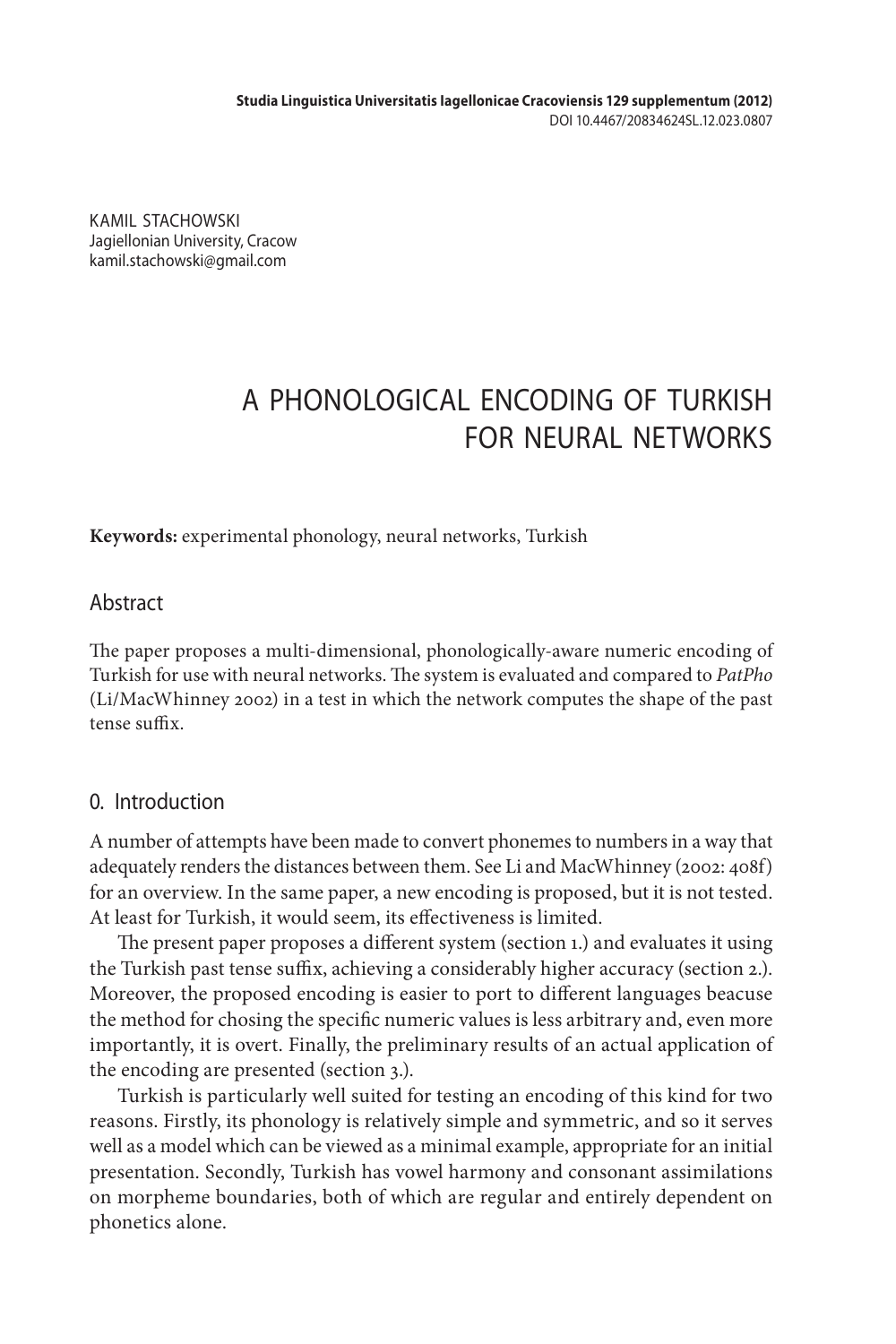All the examples are presented phonologically in the Finno-Ugric transcription; see Stachowski K. (2011) for details. Unless specified otherwise, Turkish verbs are traditionally given in the infinitive, i.e. with the *-m* $_{e}^{a}k$  suffix attached and separated with a dot.

### 1. Encoding

The system is inspired by *PatPho*, which was proposed in Li and MacWhinney (2002), but it departs considerably from the original. It, too, is based on three features (three dimensions). The meaning of one of the dimensions has been retained (Li/Mac-Whinney's 'D2' = my X axis) but the values on it have been rearranged to better reflect the human anatomy. The other two axes have been assigned linguistically more relevant meanings.

In this article, only an encoding for modern literary Turkish will be discussed. Vowel length, however, will be omitted because it has no impact on the shape of any of the Turkish suffixes and, therefore, is very difficult to test.

The system starts with a two-dimensional cross-section of the mouth. The X axis represents the place of articulation, and the Y axis the height of the channel between the tongue and the palate.

To accommodate for such features as voicedness or nasality, a third dimension has been added which represents the number of organs taking part in the articulation. Thus, voiceless consonants are at  $Z=1$ , voiced consonants and unrounded vowels at  $Z=2$  (+ vocal cords), and nasal consonants, /l/, and rounded vowels at  $Z=3$ (+ vocal cords + nasal cavity / sides of the tongue / lips).

Here, the scale is phonologically discrete rather than phonetically continuous, which appears to be a much more practical solution for any objectives that are not strictly phonetic. Represented are not sounds or even allophones, but phonemes.

Each step in all the dimensions has the value of 1.

Certain simplifications and assumptions have been made.

Bilabial and labiodental consonants are grouped together as 'labials'; by the same token, velars and glottals are all categorized as 'guttural'. These measures have been introduced in order to exclude near-empty categories (there are only two labiodental and one glottal consonant in Turkish).

Nasal consonants are classified as stops with an additional place of articulation, rather than as a separate manner of articulation as in *PatPho*. The pairs *k* : *ḱ*, *g* : *ǵ* and  $l$  :  $l'$  are considered allophonic. Their phonemic status is perhaps debatable in Turkish as a whole, but in the limited fragment tested here (170 verb stems, see 2.), they can be safely treated as allophones. Note that this approach is actually more demanding for the encoding as it provides the network with fewer clues about the harmonies of the tested stems.

Using the above system, Turkish phonemes can be visualized three-dimensionally as in fig. 1. or, perhaps more practically, in a flattened two-dimensional table as in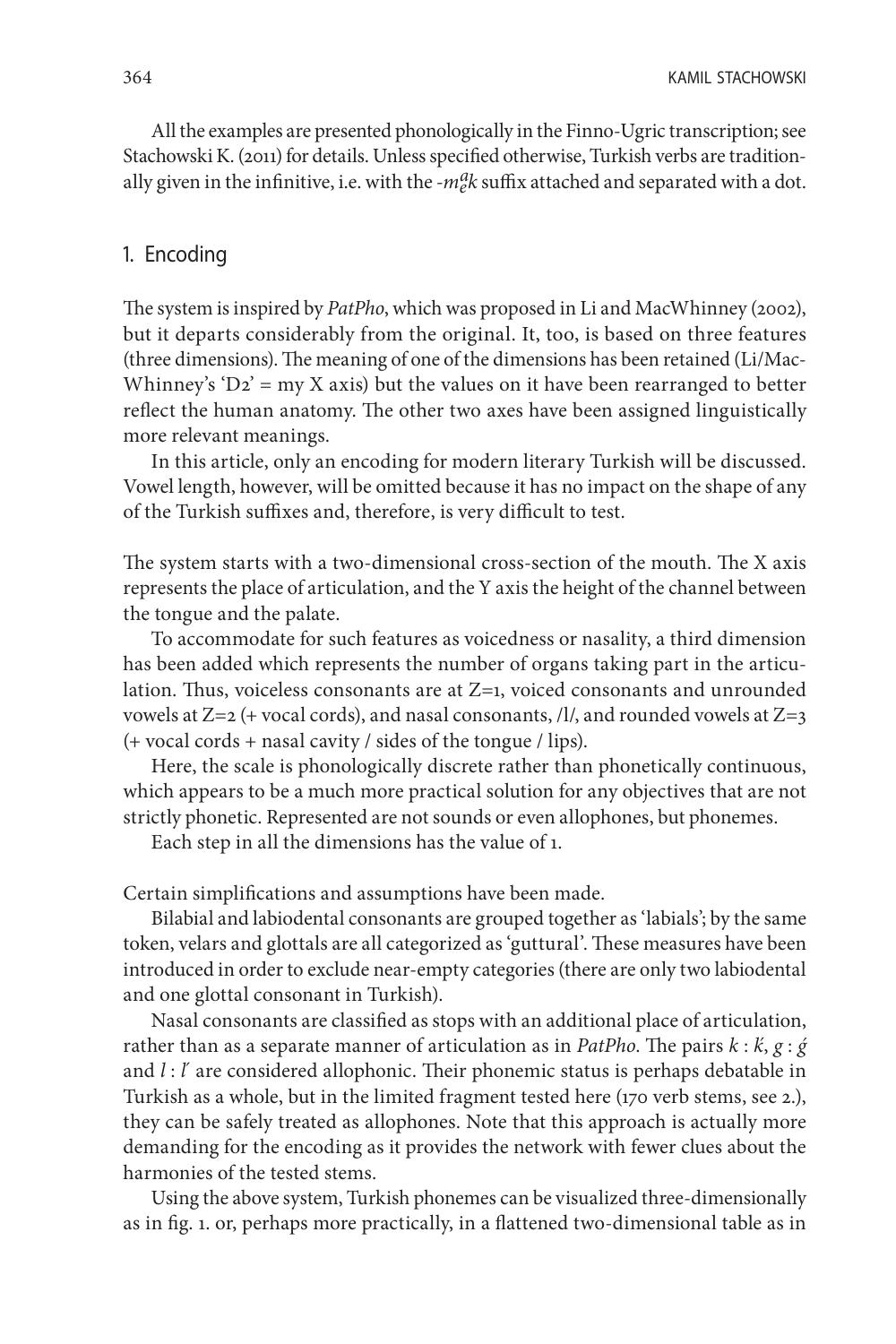tab. 1. For example,  $/p/$  is represented as an ordered triple  $(1, 1, 1) =$  (labial, stop, voiceless),  $/b/$  as  $(1, 1, 2)$ ,  $/f/$  as  $(1, 3, 1)$  etc.

Some insight into the relations between the phonemes in this encoding can also be obtained from the dendrogram in fig. 2. Note, however, that a two-dimensional representation inevitably distorts the three-dimensional space to a certain degree.

Many network architectures, including the perceptron used here, require the input data to be of a fixed length. This creates slots which have to be assigned a value even though from the linguistic point of view they are empty (e.g when shorter words are mixed with longer ones in the analyzed corpus, and need to be artificially lengthened). In the test, they were completed with dashes, which were subsequently converted to the triple (-5, -5, -5). The results suggest that this system is 'understandable' for the network. (See 2.2.)



Figure 1. A three-dimensional representation of Turkish phonemes. See also tab. 1.

| Feature       | Labial  | Alveolar     | Post-<br>alveolar                         | Palatal                 | Guttural       | Value                   |
|---------------|---------|--------------|-------------------------------------------|-------------------------|----------------|-------------------------|
| <b>Stop</b>   | p b m   | tdn          |                                           |                         | $k g -$        | $\mathbf{1}$            |
| Affricate     |         |              | $\check{c} \check{\check{z}}$ –           |                         |                | $\overline{2}$          |
| Fricative     | $f v -$ | $SZ -$       | $\check{\mathbf{S}} \check{\mathbf{Z}}$ – |                         | $h - -$        | 3                       |
| Liquid        |         | $- r 1$      |                                           | $- j -$                 |                | $\overline{\mathbf{4}}$ |
| High<br>vowel |         |              |                                           | $-$ i $\ddot{u}$        | $- y u$        | 5                       |
| Low<br>vowel  |         |              |                                           | $-$ e $\ddot{\text{o}}$ | $-$ a $\sigma$ | 6                       |
|               | 1       | $\mathbf{2}$ | 3                                         | $\overline{\mathbf{4}}$ | 5              | Value                   |

Table 1. A flattened visualization of a three-dimensional representation of Turkish phonemes (fig. 1.). The first phoneme in each cell is at  $Z=1$ , the second at  $Z=2$ , and the third at Z=3. See also the resulting dendrogram in fig. 2.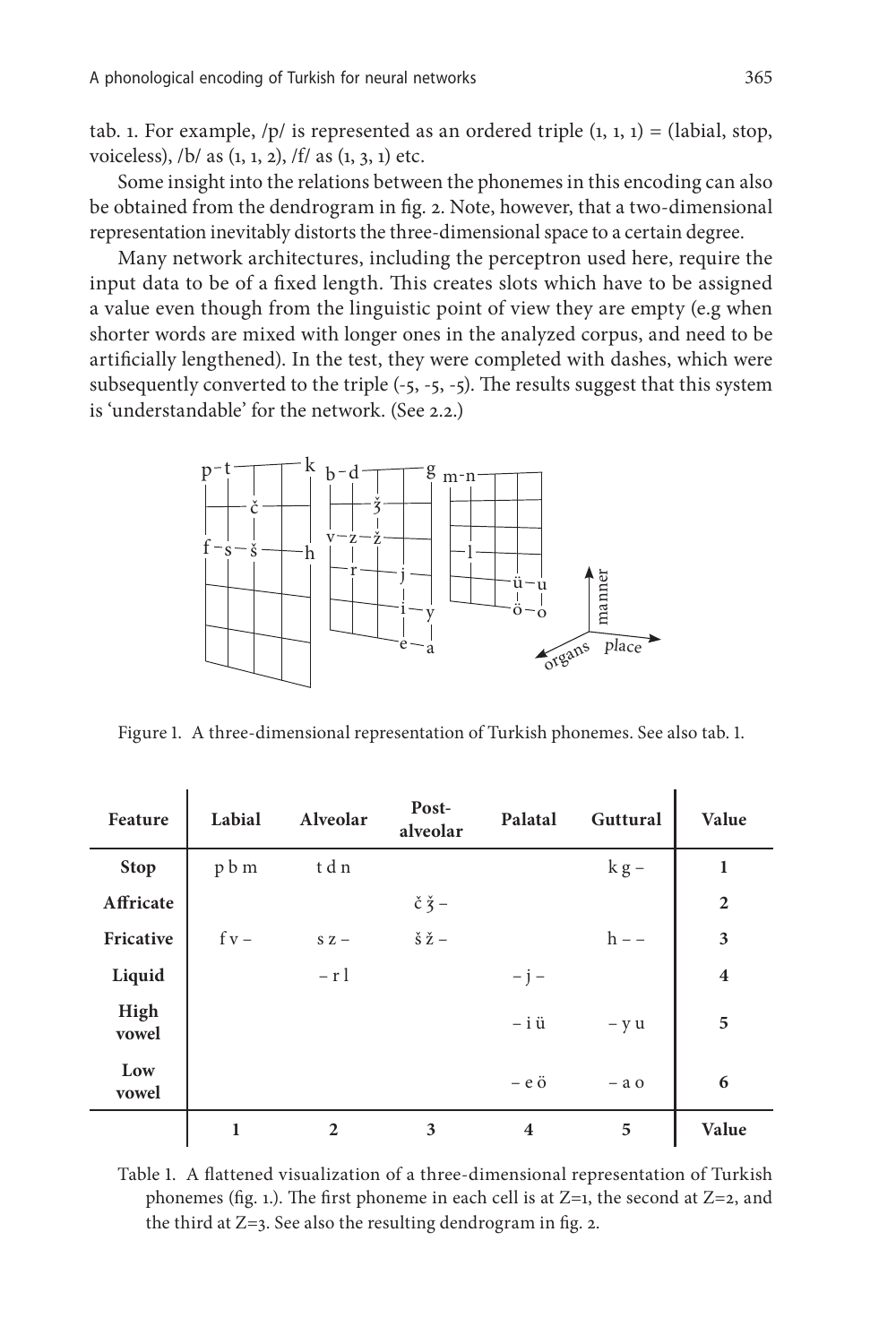

Figure 2. A dendrogram of the proposed encoding as in fig. 1. Note that a certain amount of bias is inevitable when a three-dimensional space is flattened to a two-dimensional picture.

The network outputs three numbers representing a point in a three-dimensional space, which is then interpreted as the nearest phoneme. The Canberra, Euclidean, Manhattan and maximum distances were tested; the average accuracies in the past tense suffix test (see 2.) were very similar for all four. The best results were identical: 1.0 for the training corpus and 0.976 for the test corpus. See tab. 2.

| <b>Distance</b> | <b>Training</b> | <b>Test</b> | Total    |  |
|-----------------|-----------------|-------------|----------|--|
| Canberra        | 0.969013        | 0.771613    | 1.740627 |  |
| Euclidean       | 0.969687        | 0.778893    | 1.748580 |  |
| Manhattan       | 0.969687        | 0.778580    | 1.748267 |  |
| Max. dist.      | 0.969687        | 0.768087    | 1.737773 |  |

Table 2. Average accuracies of the network in the past tense suffix test (see 2.) with different distance functions. The best results were identical for all four: 1.0 for the training corpus and 0.976 for the test corpus.

*PatPho* and the encoding proposed here differ in almost all the details but are nonetheless typologically similar in that they both exploit the existing linguistic knowledge in order to create a new computer model of a fragment of language.

greater) objectivity. 0246 Also the opposite approach has been attempted, perhaps even with more vigour. Computational methods have been employed to rediscover phonology in an unsupervised fashion, based solely on distribution analysis. To only name two, Rodd 1997 used recurrent neural networks and a phonologically blind encoding for Turkish, and obtained promising results, in particular in vowel harmony; Calderone 2009 used independent component analysis of phoneme collocationality to automatically identify phonological categories in English, Italian and Finnish. Both these studies, and others like them, are intriguing and appear to have the potential to serve as base for future encodings, with the added virtue of (at least greater) objectivity.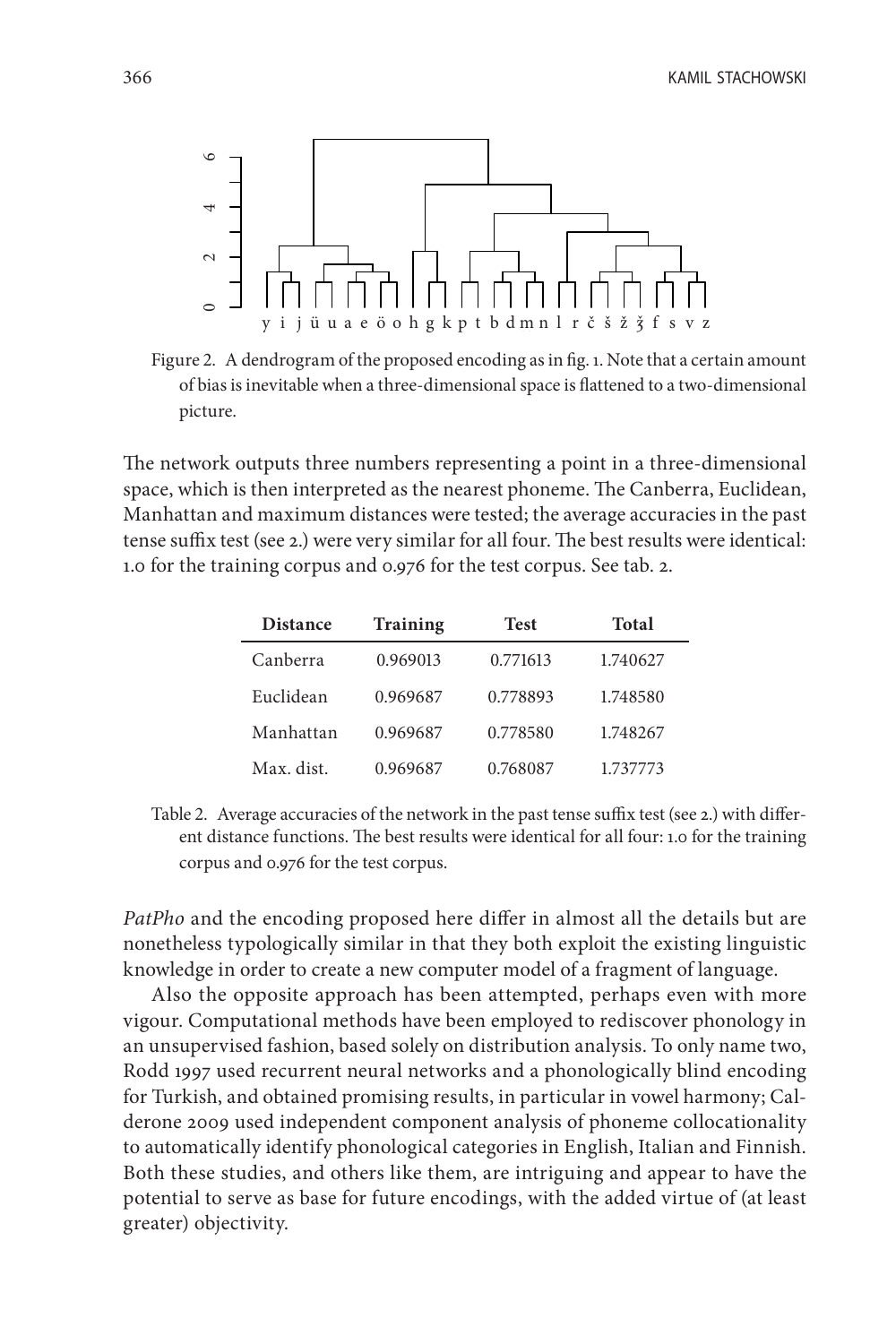#### 2. Test

To assay the effectiveness of the encoding, a test based on the Turkish past tense suffix was prepared. Its dictionary form is traditionally *-dy*, which is understood as any of the eight combinations of  $d \sim t + y \sim i \sim u \sim \ddot{u}$ . *D* is chosen iff the final phoneme of the stem is voiced. *Y* and *u* are chosen iff the last vowel in the stem is back, and *u* and *ü* iff it is labial. Examples: *al.dy* '(s)he took', *et.ti* '(s)he did', *vur.du* '(s)he hit', *gör.dü* '(s)he saw'.

A hundred and seventy Turkish monosyllabic verb roots were collected, sorted alphabetically and the even roots used as the training corpus while the odd ones as the test corpus, in three different versions; see 2.2.

The test was run on a multi-layer perceptron as implemented in the *neuralnet* package for *R* (Fritsch/Günther 2012, see also Günther/Fritsch 2010). It was trained with the resilient backpropagation algorithm without backtracking (*rprop-*). For the tests with the encoding based on *PatPho*, the error threshold was set at 0.005; for the encoding proposed in this article, it was set at 0.1. The random seed was always set at 1. For all the other settings, the default values were kept.

#### 2.1. *PatPho*

Unfortunately, Li and MacWhinney (2002) only give an encoding for English and do not explain in detail how they reached the exact numeric values for the different phonological features. The general idea appears to be sufficiently clear, however, and I tried to follow it as closely as possible when porting their system to Turkish.

The modifications are few and minor. For consonants, the only change was the removal of the *dental* feature from D2, because it is not represented in Turkish.

As for vowels, Turkish phonology is based entirely on three binary oppositions: frontness, roundness and height; see e.g. Pilancı, Demir and Yılmaz (2011: 24f). To reflect this, the features *central* and *mid* were removed from D2 and D3, respectively, and the features *mid-high* and *mid-low* in D3 replaced with *labial high* and *labial low*.

The numeric values were all preserved. See tab. 3. and the resulting dendrogram in fig. 3. The empty slots (see 1.) were represented by the triple (-1, -1, -1).

|       | D1    | D2           |       | D <sub>3</sub> |       |
|-------|-------|--------------|-------|----------------|-------|
| vowel | 0.100 | front        | 0.100 | high           | 0.100 |
|       |       |              |       | labial high    | 0.185 |
|       |       | back         | 0.250 |                |       |
|       |       |              |       | labial low     | 0.355 |
|       |       | bilabial     | 0.450 | low            | 0.444 |
|       |       | labio-dental | 0.528 |                |       |
|       |       | alveolar     | 0.684 | nasal          | 0.644 |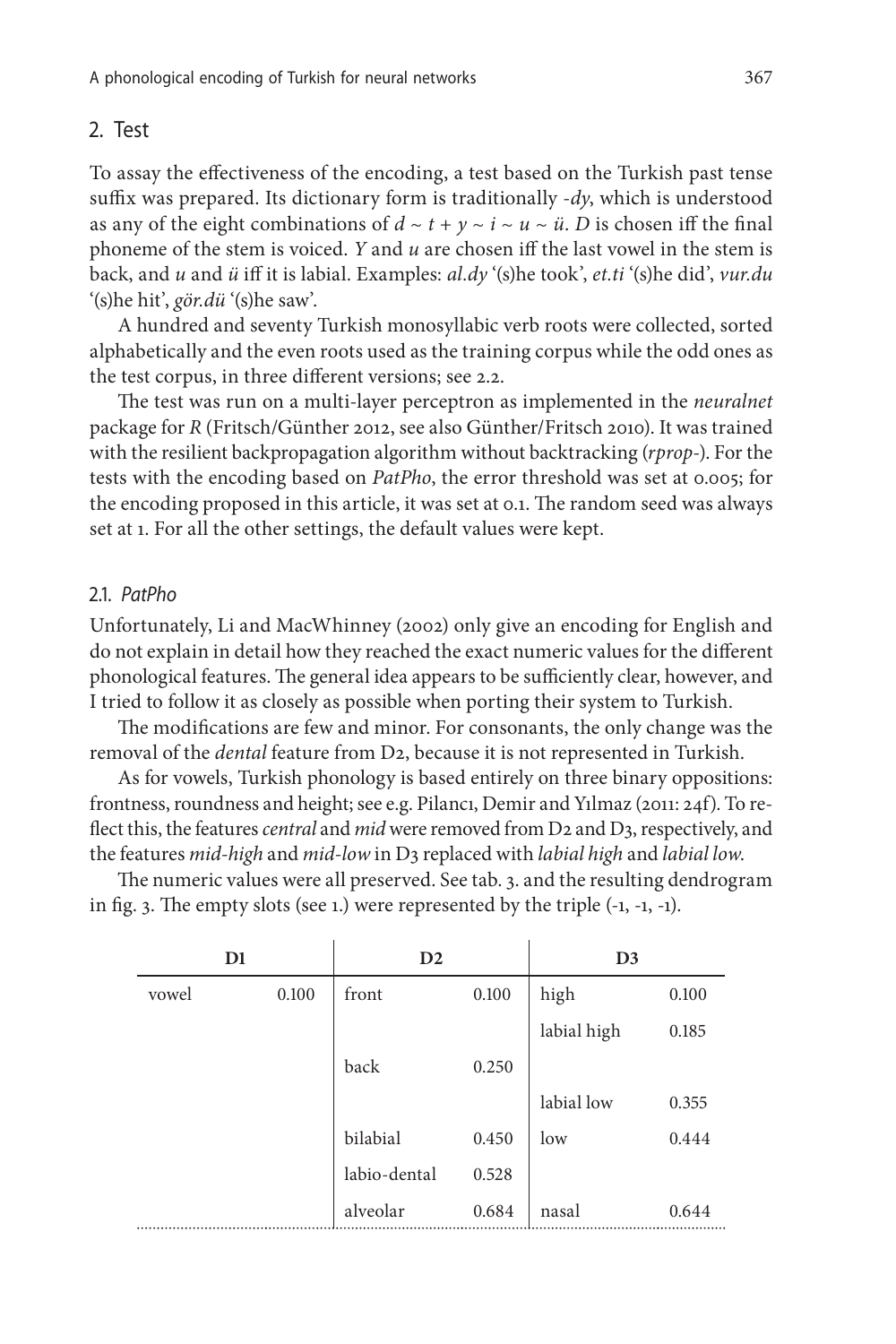| D1        |       | D <sub>2</sub> |       | D3          |       |
|-----------|-------|----------------|-------|-------------|-------|
| voiced    | 0.750 | post-alveolar  | 0.762 | stop        | 0.733 |
|           |       | palatal        | 0.841 | fricative   | 0.822 |
|           |       | velar          | 0.921 | approximant | 0.911 |
| voiceless | 1.000 | glottal        | 1.000 | lateral     | 1.000 |

Table 3. A port of Li and MacWhinney's encoding to Turkish. See also the resulting dendrogram in fig. 3.



Figure 3. A dendrogram of an encoding for Turkish (tab. 3), based on Li and MacWhinney's (2002) proposition for English. Note that a certain amount of bias is inevitable when a three-dimensional space is flattened to a two-dimensional picture.

#### 2.2. Comparison

As mentioned above, two encodings were tested on three versions of two corpora of 85 unique Turkish monosyllabic verb stems each. All words were two to four phonemes long.

In the first version, no specific template was used. Words of fewer than four phonemes were completed with dashes, represented by (-1, -1, -1) in the encoding based on *PatPho* and by (-5, -5, -5) in the one proposed in this article.

The second version ('CV-1') used a CVCC template filled from the left, i.e. with stems which only have one consonant in the auslaut never occupying the rightmost slot (e.g. -al- 'to take' or bak- 'to look'). The voicedness of the anlaut of the suffix is determined by the last phoneme of the stem. Voiceless consonants can co-occur with sonorants in Turkish, e.g. in *art.mak* 'to increase'. As a result, the choice between *d-* and *t-* in the suffix must be based on slot 4 if it is filled (e.g. -art), and on slot 3 if it is not (e.g. bak-).

The third version ('CV-2') used the same CVCC template, but filled from the right, i.e. with stems with a consonant in the auslaut always occupying the rightmost slot (e.g. -a-l 'to take' or ba-k 'to look'). With this method, the voicedness of the anlaut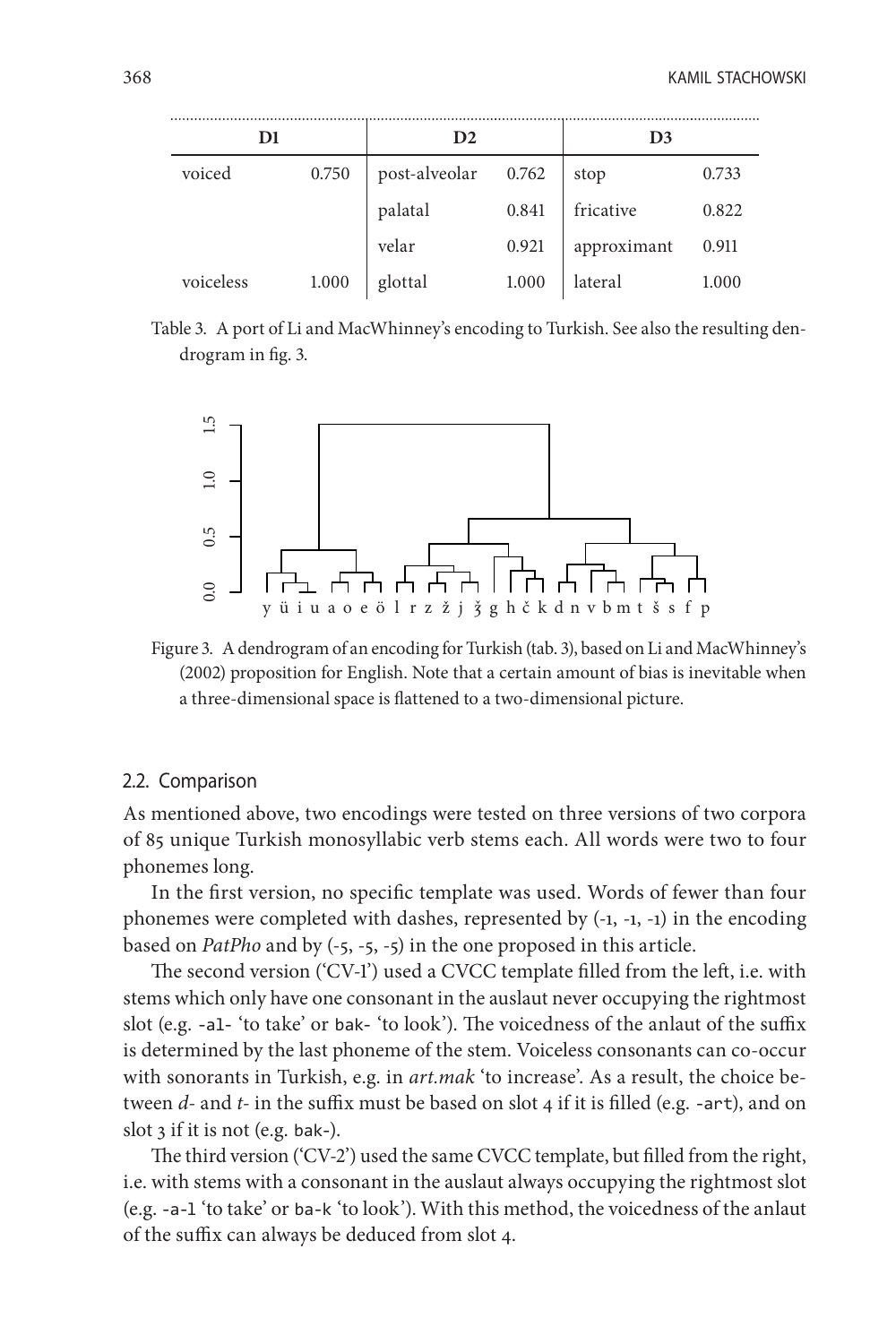The test was run on networks with one to hundred hidden neurons. (See 2. above for detailed settings.) The results are presented in fig. 4. and tab. 4. Note that both encodings are typologically similar and their results can be directly compared without additional reservations.



Figure 4. A comparison of the accuracy of neural networks in the Turkish past tense suffix test with an encoding based on *PatPho* (see 2.1.) and that presented in this article (see 1.). The plots are divided by corpora (rows) and templates used (columns). See tab. 4. for the exact numbers.

| Corpus/Result |            | PatPho | Stachowski K. |
|---------------|------------|--------|---------------|
|               | Training   | 0.456  | 0.970         |
| Average       | Test       | 0.258  | 0.779         |
|               | Test, none | 0.249  | 0.741         |
|               | Test, CV-1 | 0.263  | 0.791         |
|               | Test, CV-2 | 0.263  | 0.805         |
|               | Overall    | 0.357  | 0.874         |
|               | Training   | 0.541  | 1.000         |
| Best          | Test, none | 0.388  | 0.941         |
|               | Test, CV-1 | 0.365  | 0.976         |
|               | Test, CV-2 | 0.376  | 0.976         |

Table 4. Accuracy of neural networks in the Turkish past tense suffix test with an encoding based on *PatPho* (see 2.1.) and that presented in this article (see 1.). See fig. 4. for an overview.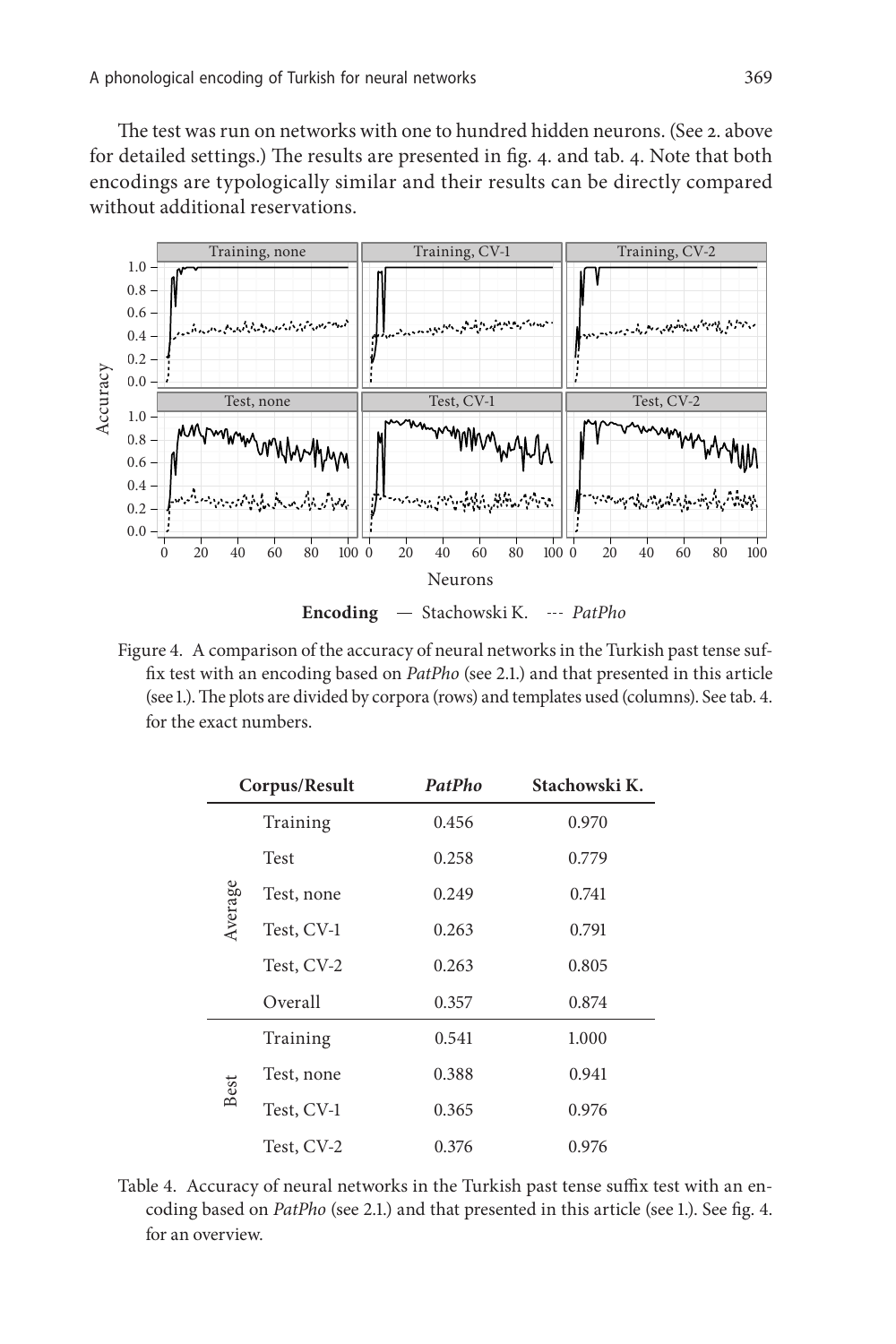In total, the networks answered 51,000 questions for each encoding (85 words  $\times$ 2 corpora  $\times$  3 templates  $\times$  100 different numbers of hidden neurons).

In 52% of the cases (54% in the test corpus), the Turkish port of *PatPho* returned a triple which in a three-dimensional space lay exactly between two phonemes. These answers were considered to be incorrect because it is hardly fair to expect the examiner to choose a single correct answer out of the many alternatives provided by the examinee. The best 'cheated' result on the test corpus would be 0.706  $(53$  neurons, CV-1).

With the encoding proposed in this article, this situation did not occur.

The best total result of 1.976 was achieved with four different settings: template  $CV-1 + \frac{12}{20/22}$  neurons, and template  $CV-2 + 8$  neurons. In every case, the accuracy in the training corpus was 1.0, and 0.976 in the test corpus. The errors are shown in tab. 5.

| <b>Verb</b> | $CV-1$<br>12 neurons | $CV-1$ ,<br>20 neurons | $CV-1$<br>22 neurons | $CV-2$<br>8 neurons |
|-------------|----------------------|------------------------|----------------------|---------------------|
| čent.ti     | dl                   | $t\gamma$              | $^{+}$               | du                  |
| jont.tu     | dü                   | $t\gamma$              | $^{+}$               | du                  |
| art.ty      | $^{+}$               | $^{+}$                 | $\check{3}0$         | $^{+}$              |
| sars.ty     | $^{+}$               | $^+$                   | du                   | $^+$                |

Table 5. Errors of the four most accurate networks. Verbs are given with the past tense suffix (i.e. the correct answer) instead of in the infinitive.

The reasons for these errors are not obvious. *Čent.mek* and *jont.mak* are the only roots ending in *-nt* in either corpus, and *sars.mak* is the only one in *-rs*. As for *art.mak*, there are two more roots ending in *-rt* in the test corpus (*jyrt.mak* and *sürt.mek*) and three in the training corpus (*dürt.mek*, *ört.mek* and *tart.mak*). Generally, roots ending in a sonorant + voiceless consonant are relatively frequent in both corpora (10 in the training corpus and 9 in the test corpus), while the cluster sonorant  $+$ voiced consonant is not represented at all in the auslaut.

It should be also noted that six out of the eight errors are of a kind that beginners in Turkish very often make, too. Only *dl* and *ǯo* are completely incoherent.

#### 3. Postscript

*-C*-type anlaut reduplication is a no longer productive method of intensification in the Turkic languages, whereby the initial (consonant and) vowel of the word is reduplicated and prepended to the base with a fixed 'closing consonant' in between, e.g. *ješil* 'green' → *je.m.ješil* 'completely green', *kara* 'black' → *ka.p.kara* 'pitch-black'.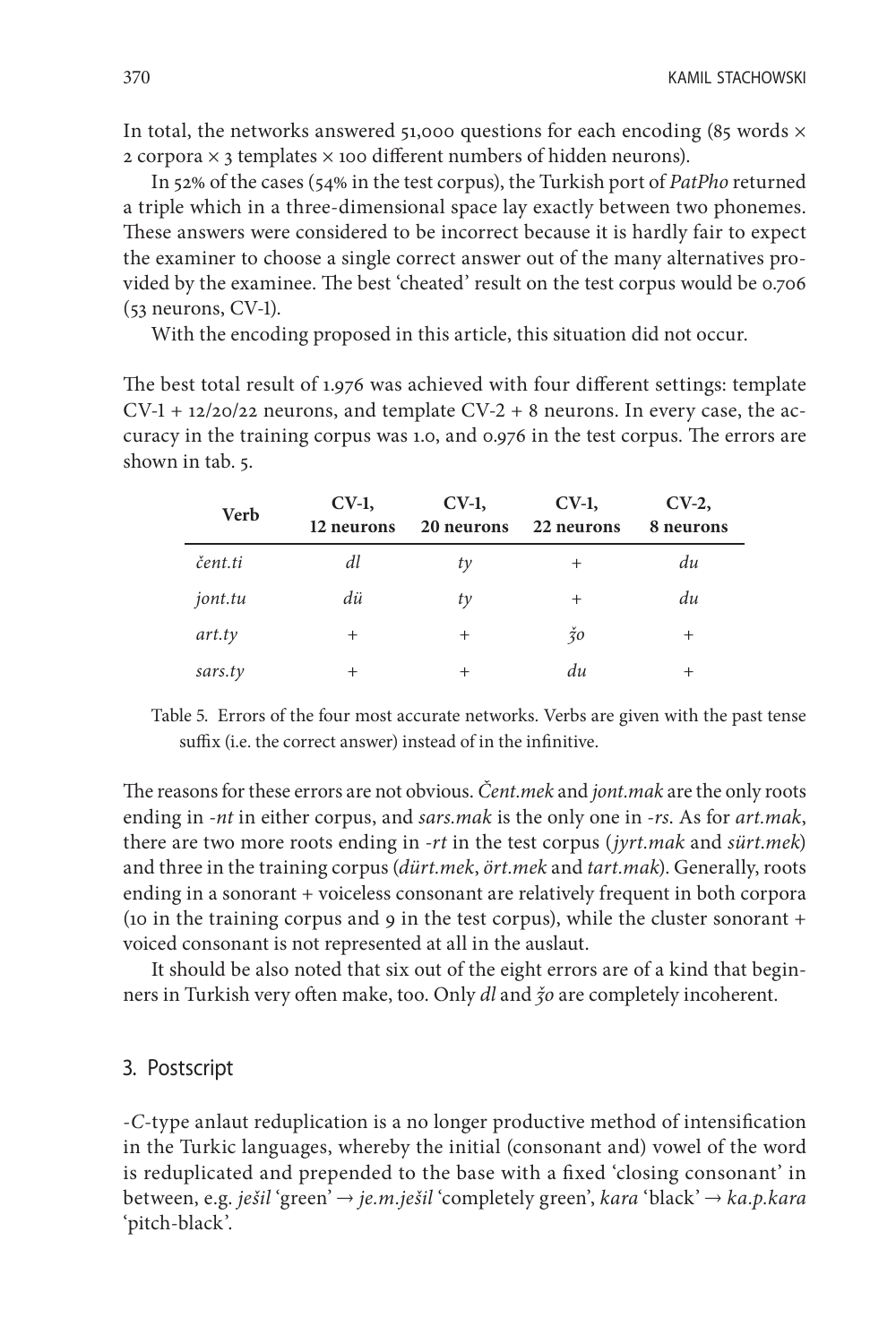In Turkish, the closing consonant can be one of *m*, *p*, *r* and *s*. The rules governing the choice are not known. Surely, they are not purely synchronic and phonetic, but this is nevertheless the approach that has dominated the research so far.

In particular, H.-G. Müller (2004) proposed a set of five (synchronic and phonetic) rules and in order to test them, asked 125 Turkish students to reduplicate three corpora: A with 100 words which do actually have reduplications in Turkish, B with 94 words which do not and C with 24 nonsense words (p. 251f). Next, he compared the results with his predictions – which, notabene, go against his own rules in about a third of the examples; see Stachowski K. [forthcoming].

A neural network was trained on the corpus Müller used to formulate his rules (a superset of his corpus A), and tested on his corpora B and C. With the random seed set at 1, the best coincidence with his predictions was achieved by networks containing 15, 22 and 35 hidden neurons. For each of these numbers, 125 networks were created, and on each occasion the seed was chosen randomly from a range of one to one million. The preliminary average results are given in tab. 6.

| Corpus     | Müller<br>2004 | ANN,<br>15 neurons | ANN,<br>22 neurons | ANN,<br>6 neurons |
|------------|----------------|--------------------|--------------------|-------------------|
| A/Training | 84.2%          | 76.43%             | 81.80%             | 65.86%            |
| В          | 57.7%          | 54.21%             | 52.74%             | 57.56%            |
|            | 36.1%          | 32.46%             | 32.30%             | 35.00%            |

Table 6. A preliminary comparison of the average performance of different neural networks with the encoding proposed in this article, and the students interviewed by Müller (2004).

Taking into consideration that randomness is responsible for a significant part of the results in tab. 6., they still appear to be conspicuously similar. In itself, this is, of course, not a proof of the general feasibility of the encoding proposed in this article. I believe that it nevertheless does suggest the potential of this line of research.

#### References

- Calderone B. 2009. Learning phonological categories by independent component analysis. *Journal of Quantitative Linguistics* 16/2: 132–156.
- Fritsch S., Günther F. 2012. neuralnet 1.31. cran.r-project.org/web/packages/neuralnet/index. html.

Günther F., Fritsch S. 2010. *neuralnet*: Training of neural networks. – *The R Journal* 2/1: 30–38.

- Li P., MacWhinney B. 2002. PatPho: A phonological pattern generator for neural networks. *Behavior Research Methods, Instruments & Computers* 34/3: 408–415.
- Müller H.-G. 2004. *Reduplikationen im Türkischen. Morphophonologische Untersuchungen* [= *Turcologica* 26], Wiesbaden.
- Pilancı H., Demir N., Yılmaz E. 2011. Türkçe Ses Bilgisi [= *T.C. Anadolu Üniversitesi Yayını* 2362 = *Açıköğretim Fakültesi Yayını* 1359], Eskişehir.